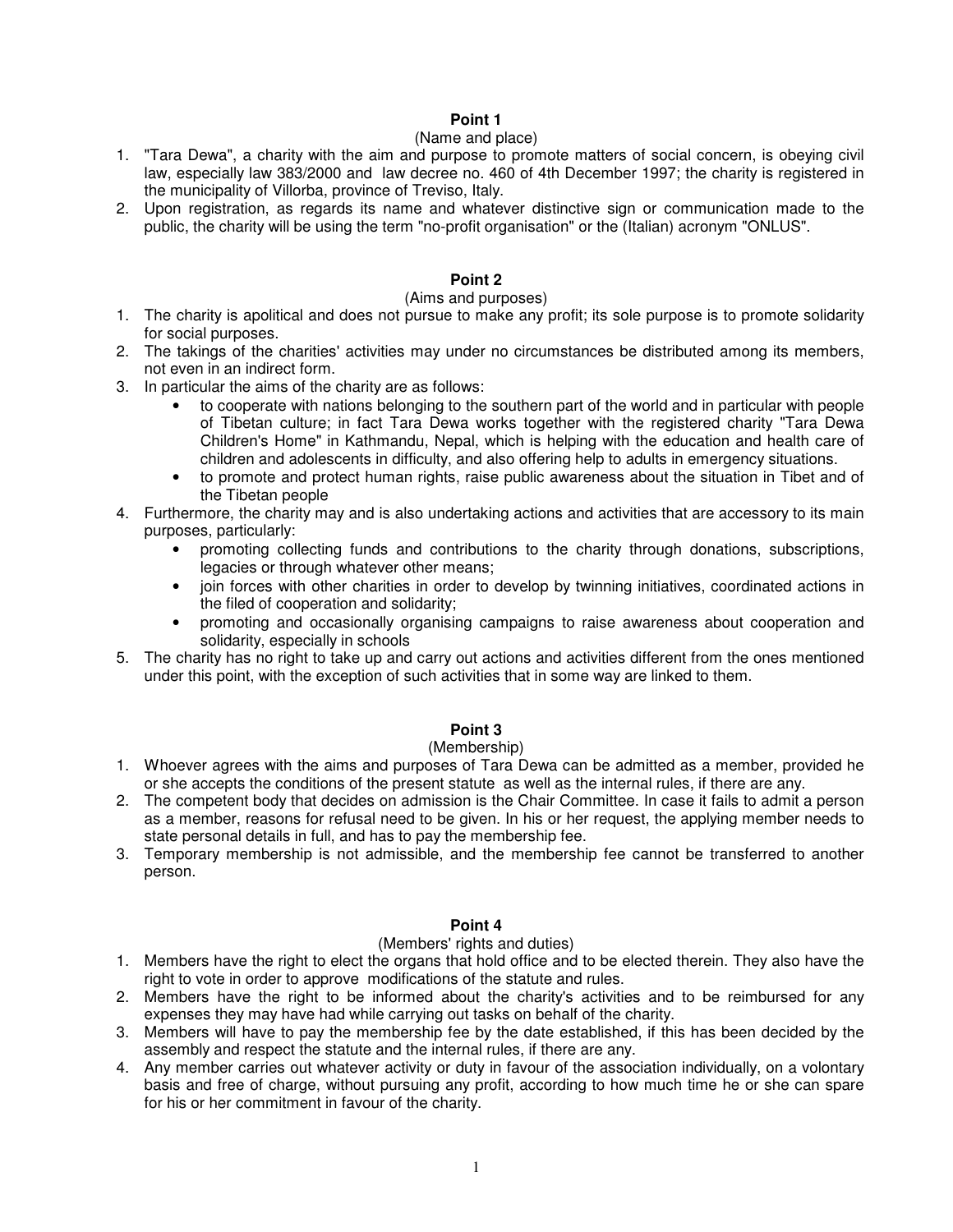## (Resigning and exclusion of members)

- 1. A member may resign by giving written notice to the Chair committee.
- 2. Any member working against the duties established by the statute may be excluded. If it is decided that there should be a membership fee, and a member does not pay this fee for two years running, automatically he or she will be no longer considered a member.
- 3. Exclusion is decided by the Chair Committee; the member may appeal against such a decision within 30 days to an ordinary court of law.

#### **Point 6**

#### (Organs in charge and office)

- 1. The organs in charge of the Charity are as follows:
	- the meeting (assembly) of the members
		- the Chair Committee
		- the President
- 2. All offices are held and carried out completely free of charge.

#### **Point 7**

## (Assembly and meetings)

- 1. The assembly is the ruling organ of the charity and involves all members.
- 2. It is called at least once a year by the President or by his or her substitutes. Written notice has to be sent at least 10 days before the date of the meeting, listing the agenda.
- 3. The meeting of the assembly may also be summoned if at least 1/10th of the members request it, or whenever the Chair Committee deems it necessary.
- 4. The meeting of the assembly can be ordinary or extraordinary. The meeting of the assembly is considered extraordinary if there are changes to the statute, or if the charity ceases to exist. In all other cases the meeting is considered to be ordinary.

### **Point 8**

#### (Duties of the assembly)

The assembly needs to:

- elect the Chair Committee<br>- annrove the balance sheet
- approve the balance sheet
- decide every year whether a membership fee is to be paid and the exact amount of such a fee
- decide the Charity's general programme
- approve the internal rules
- decide on whatever else is requested by law or by the statute, or upon whatever the Chair Committee may put to the attention of the assembly

### **Point 9**

### (Legal validity of the assembly)

The meeting of the assembly is considered valid at first call if the majority of members who have the right to vote are present.

### **Point 10**

#### (Minutes)

- 1. Discussions during meetings and decisions taken are summarised in a report drafted up by the Secretary or, in case he or she is not present , by a member asked specifically to carry out this task; the report has to be signed by the President.
- 2. Any member has the right to take a look at the report and copy it.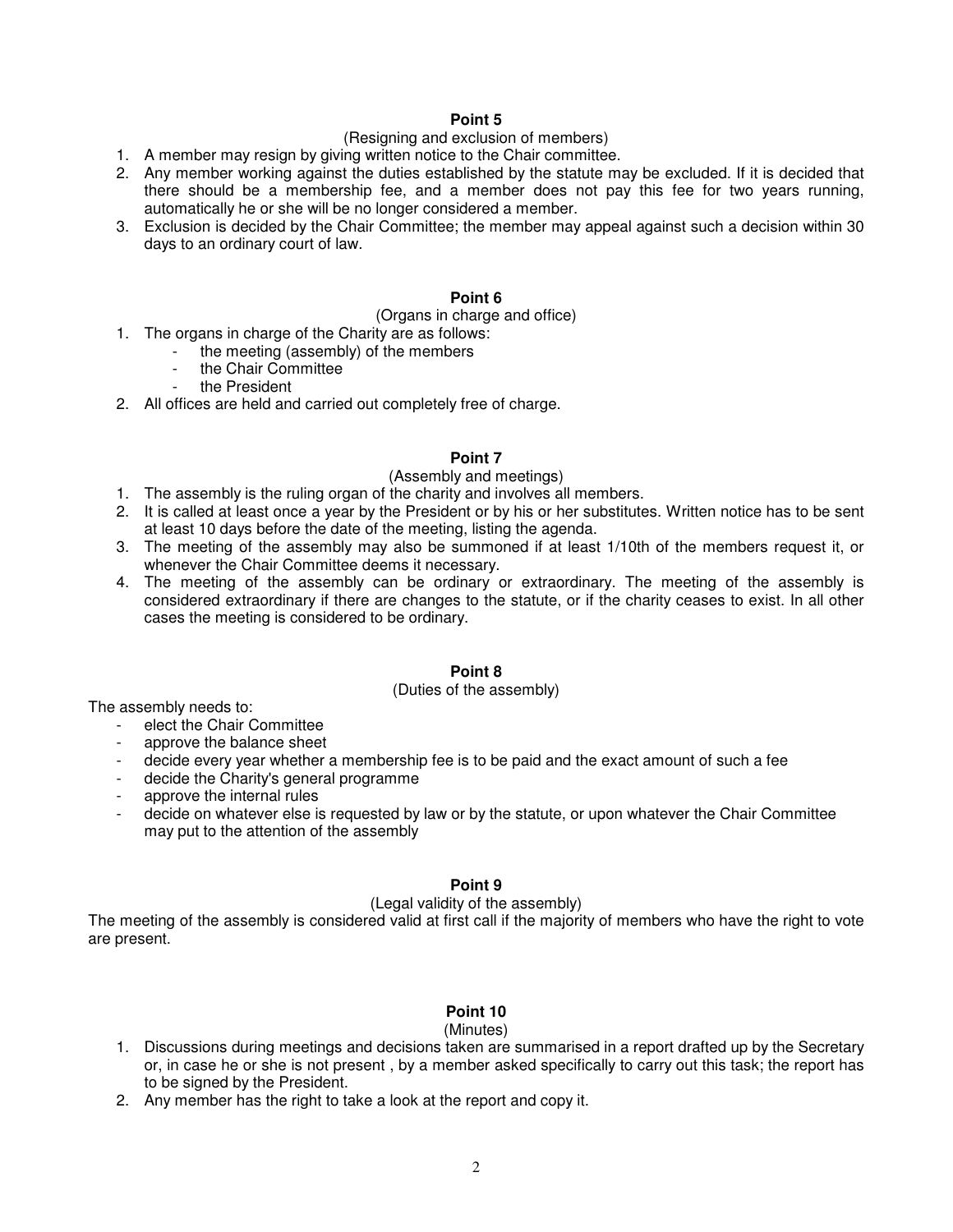## ( Chair Committee)

- 1. The Chair Committee consists of a varying number of members (between 5 to 9) , elected by the assembly during the meeting . The Chair Committee will consist of
	- the President
	- the vice-president who acts on behalf of the president whenever the latter is unable to carry out his or her duties
	- the secretary, who assists the President. The secretary takes notes and keeps record of the minutes of the general meeting and those of the Committee.
- 2. The Chair committee's meetings are considered legally valid when the majority of its members are present. Decisions are taken when the majority is present.
- 3. The Chair Committee (and every office held) is in charge for one year and may be re-elected by the assembly.
- 4. The Chair Committee undertakes and carries out all activities and actions that are part of ordinary and extraordinary administration, and that are not explicitly duty of the assembly. The Chair Committee drafts up the annual report and presents it to the assembly together with the balance sheet.

# **Point 12**

## (President)

1. The President is responsible and represents the Charity for any legal purposes, chairs the Committee and the assembly during meetings. He or she calls the annual meeting of all members, be it ordinary or extraordinary.

## **Point 13**

## (Financial resources)

- 1. The financial resources of the charity are made up as follows:
	- contributions and membership fees
	- donations and legacies
	- whatever other type of income permitted by law 383/2000
- 2. the Charity is obliged to use any profits or left-over money in favour of the activities that are purpose of the Charity or that are directly connected to them.
- 3. the Charity may not distribute, not even indirectly, profits or any left-over financial resources, and neither funds, reserves or capital during the period the Charity is active, except if the destination or distribution is imposed by law or unless these funds are transferred to other no-profit organisations.

# **Point 14**

### (Balance)

- 1. The financial year and balance sheet of the Charity starts on the 1st of January every year. It considers the total income and expenses during the year.
- 2. The balance sheet is prepared by the Chair Committee, subject to approval by the general meeting with the majority envisaged by the present statute and deposited at the Charity's seat at least 20 days before the meeting, where any member has the right to consult it.
- 3. The balance has to be approved by the 30th of April of the following year.

## **Point 15**

## (Closing the charity and destination of its property and means)

In the case of the Charity closing, this can be decided by the assembly according to what is stated under points 7 and 9; in that case property and means will be passed on to other charities or used for social purposes, after the controlling body as under point 3 has examined matters and been heard, according to law no. 882 , 3rd article, comma 190 of 23rd December 1996 , except if a different destination is imposed by law.